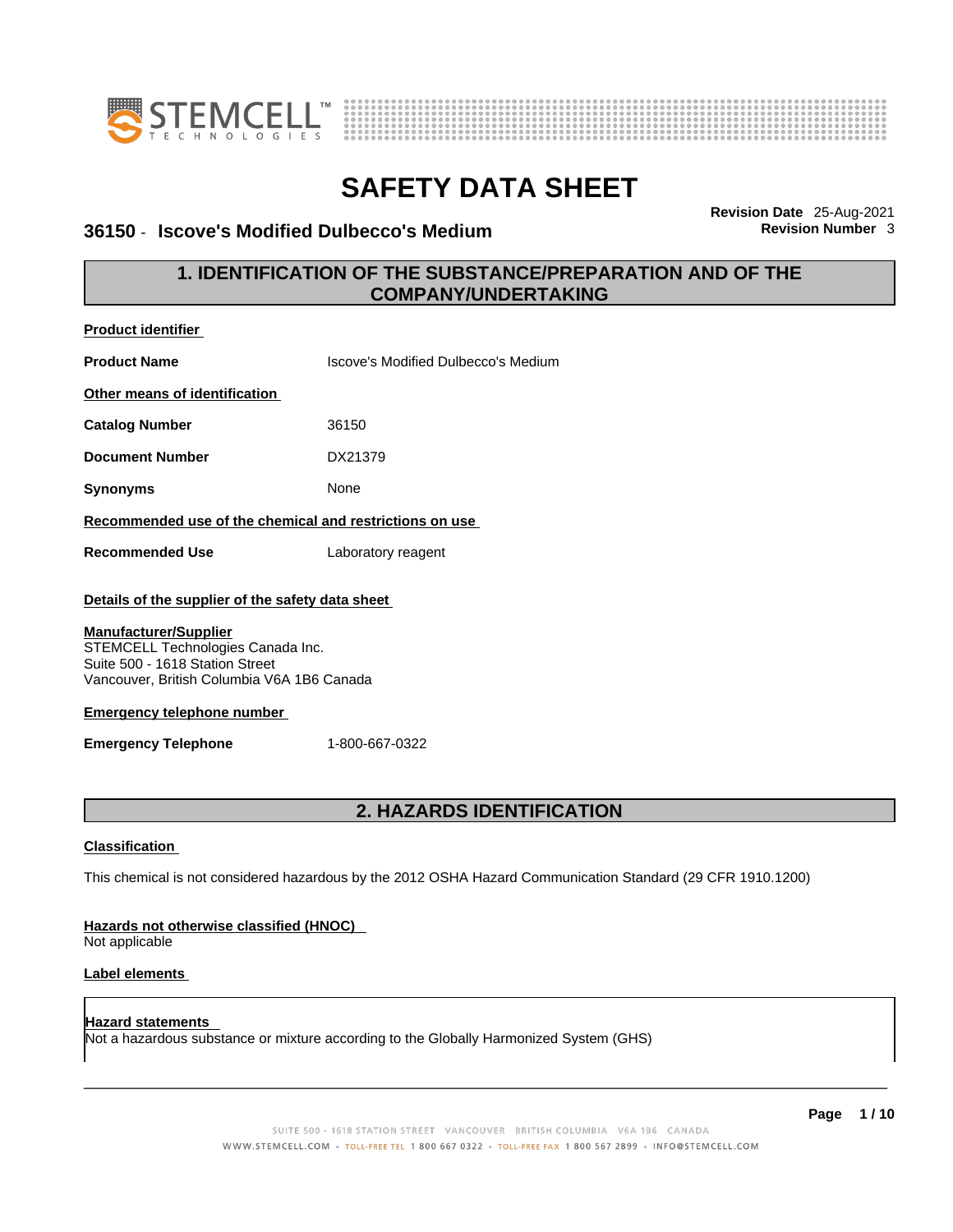



# \_\_\_\_\_\_\_\_\_\_\_\_\_\_\_\_\_\_\_\_\_\_\_\_\_\_\_\_\_\_\_\_\_\_\_\_\_\_\_\_\_\_\_\_\_\_\_\_\_\_\_\_\_\_\_\_\_\_\_\_\_\_\_\_\_\_\_\_\_\_\_\_\_\_\_\_\_\_\_\_\_\_\_\_\_\_\_\_\_\_\_\_\_ **Revision Date** 25-Aug-2021 **36150** - **Iscove's Modified Dulbecco's Medium Revision Number** 3

The product contains no substances which at their given concentration, are considered to be hazardous to health.

**Appearance** Clear **Physical state** Liquid

**Odor** No data available

**Other Information**  Not applicable

**Unknown acute toxicity** 0 % of the mixture consists of ingredient(s) of unknown toxicity

- 0 % of the mixture consists of ingredient(s) of unknown acute oral toxicity
- 0 % of the mixture consists of ingredient(s) of unknown acute dermal toxicity

0 % of the mixture consists of ingredient(s) of unknown acute inhalation toxicity (gas)

0 % of the mixture consists of ingredient(s) of unknown acute inhalation toxicity (vapor)

0 % of the mixture consists of ingredient(s) of unknown acute inhalation toxicity (dust/mist)

## **3. COMPOSITION/INFORMATION ON INGREDIENTS**

#### **Substance**

Not applicable.

#### **Mixture**

Not a hazardous substance or mixture according to the Globally Harmonized System (GHS)

\*The exact percentage (concentration) of composition has been withheld as a trade secret.

## **4. FIRST AID MEASURES**

#### **Description of first aid measures**

| <b>Inhalation</b>   | Remove to fresh air.                                                                                                    |
|---------------------|-------------------------------------------------------------------------------------------------------------------------|
| Eye contact         | Rinse thoroughly with plenty of water for at least 15 minutes, lifting lower and upper eyelids.<br>Consult a physician. |
| <b>Skin contact</b> | Wash skin with soap and water.                                                                                          |
| <b>Ingestion</b>    | Clean mouth with water and drink afterwards plenty of water.                                                            |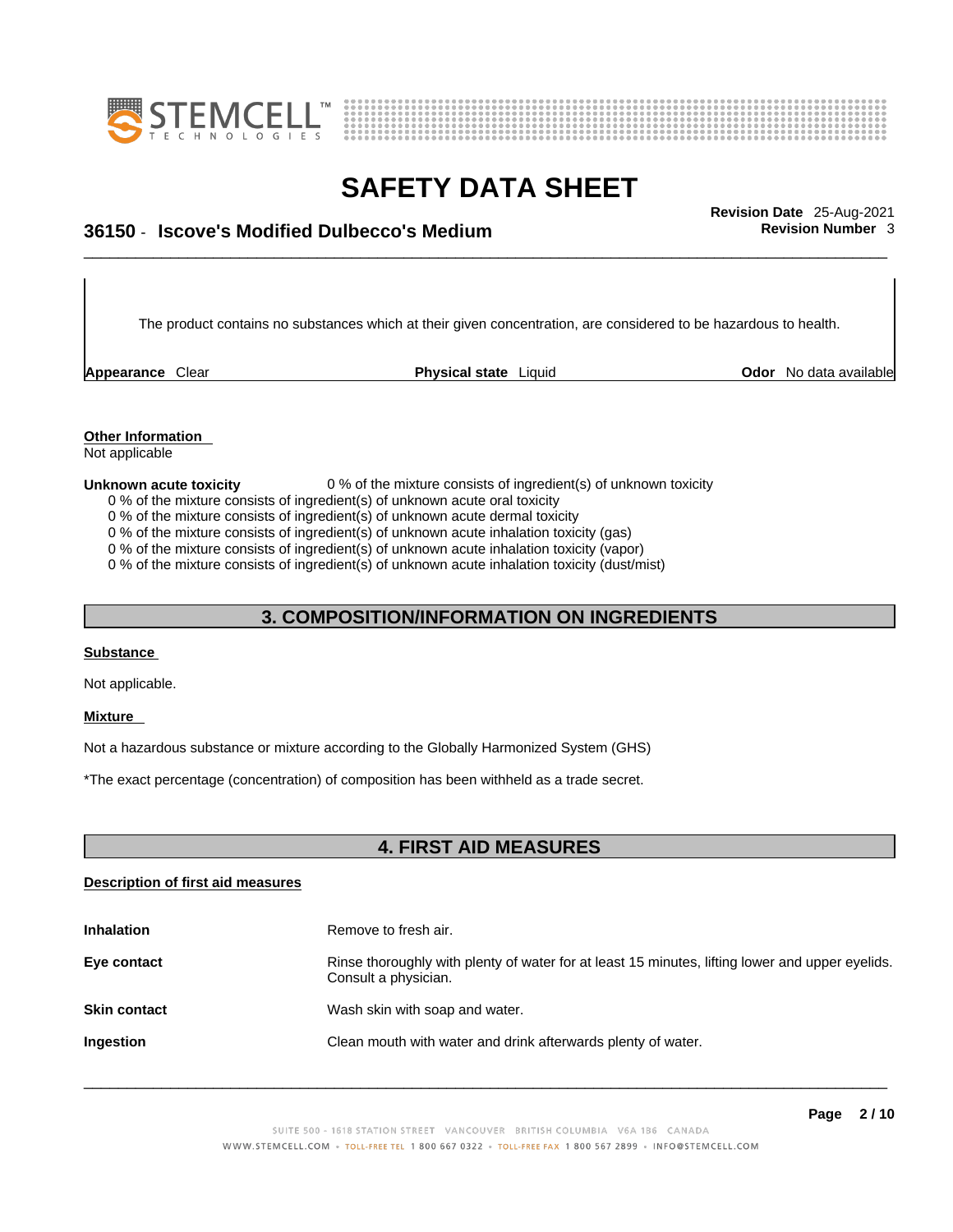



# \_\_\_\_\_\_\_\_\_\_\_\_\_\_\_\_\_\_\_\_\_\_\_\_\_\_\_\_\_\_\_\_\_\_\_\_\_\_\_\_\_\_\_\_\_\_\_\_\_\_\_\_\_\_\_\_\_\_\_\_\_\_\_\_\_\_\_\_\_\_\_\_\_\_\_\_\_\_\_\_\_\_\_\_\_\_\_\_\_\_\_\_\_ **Revision Date** 25-Aug-2021 **36150** - **Iscove's Modified Dulbecco's Medium Revision Number** 3

| Most important symptoms and effects, both acute and delayed                                                      |                                                                                                                                       |
|------------------------------------------------------------------------------------------------------------------|---------------------------------------------------------------------------------------------------------------------------------------|
| <b>Symptoms</b>                                                                                                  | No information available.                                                                                                             |
|                                                                                                                  | Indication of any immediate medical attention and special treatment needed                                                            |
| Note to physicians                                                                                               | Treat symptomatically.                                                                                                                |
|                                                                                                                  |                                                                                                                                       |
|                                                                                                                  | <b>5. FIRE-FIGHTING MEASURES</b>                                                                                                      |
| <b>Suitable Extinguishing Media</b>                                                                              | Use extinguishing measures that are appropriate to local circumstances and the<br>surrounding environment.                            |
| Unsuitable extinguishing media                                                                                   | CAUTION: Use of water spray when fighting fire may be inefficient.                                                                    |
| Specific hazards arising from the<br>chemical                                                                    | No information available.                                                                                                             |
| <b>Explosion data</b><br><b>Sensitivity to Mechanical Impact None.</b><br><b>Sensitivity to Static Discharge</b> | None.                                                                                                                                 |
| Special protective equipment for<br>fire-fighters                                                                | Firefighters should wear self-contained breathing apparatus and full firefighting turnout<br>gear. Use personal protection equipment. |

## **6. ACCIDENTAL RELEASE MEASURES**

#### **Personal precautions, protective equipment and emergency procedures**

| Ensure adequate ventilation.                                                         |  |  |
|--------------------------------------------------------------------------------------|--|--|
|                                                                                      |  |  |
|                                                                                      |  |  |
| See Section 12 for additional Ecological Information.                                |  |  |
| Methods and material for containment and cleaning up                                 |  |  |
| Prevent further leakage or spillage if safe to do so.                                |  |  |
| Pick up and transfer to properly labeled containers.                                 |  |  |
| Clean contaminated objects and areas thoroughly observing environmental regulations. |  |  |
|                                                                                      |  |  |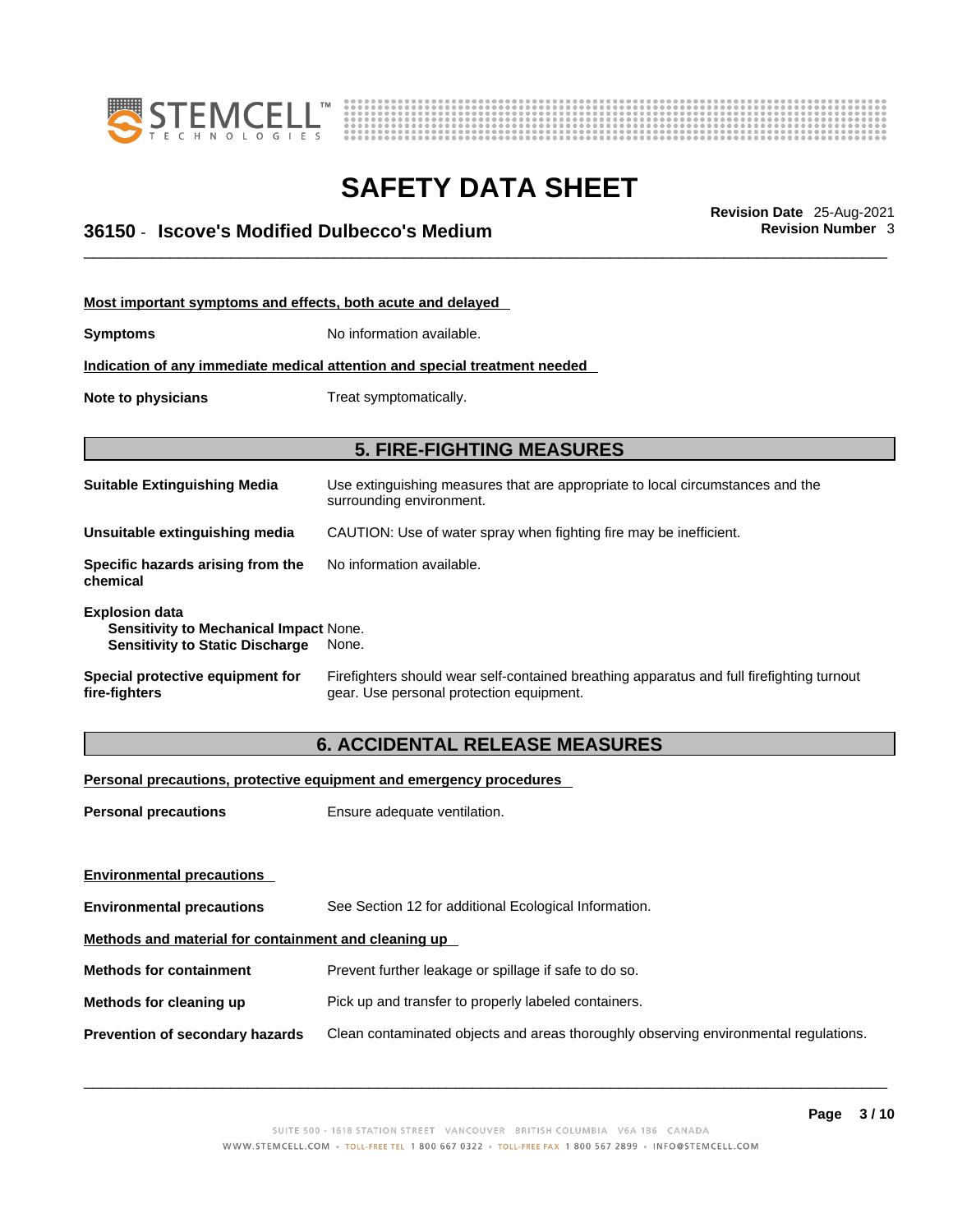



# \_\_\_\_\_\_\_\_\_\_\_\_\_\_\_\_\_\_\_\_\_\_\_\_\_\_\_\_\_\_\_\_\_\_\_\_\_\_\_\_\_\_\_\_\_\_\_\_\_\_\_\_\_\_\_\_\_\_\_\_\_\_\_\_\_\_\_\_\_\_\_\_\_\_\_\_\_\_\_\_\_\_\_\_\_\_\_\_\_\_\_\_\_ **Revision Date** 25-Aug-2021 **36150** - **Iscove's Modified Dulbecco's Medium Revision Number** 3

**7. HANDLING AND STORAGE Precautions for safe handling Advice on safe handling** Handle in accordance with good industrial hygiene and safety practice. **Conditions for safe storage, including any incompatibilities Storage Conditions** Store in accordance with information listed on the Product Information Sheet (PIS). **8. EXPOSURE CONTROLS/PERSONAL PROTECTION Control parameters Exposure Limits** This product, as supplied, does not contain any hazardous materials with occupational exposure limits established by the region specific regulatory bodies. **Appropriate engineering controls Engineering controls** Showers Eyewash stations Ventilation systems. **Individual protection measures, such as personal protective equipment Eye/face protection** No special protective equipment required. **Skin and body protection** No special protective equipment required. **Respiratory protection** No protective equipment is needed under normal use conditions. If exposure limits are exceeded or irritation is experienced, ventilation and evacuation may be required. **General hygiene considerations** Handle in accordance with good industrial hygiene and safety practice.

## **9. PHYSICAL AND CHEMICAL PROPERTIES**

**Information on basic physical and chemical properties Physical state** Liquid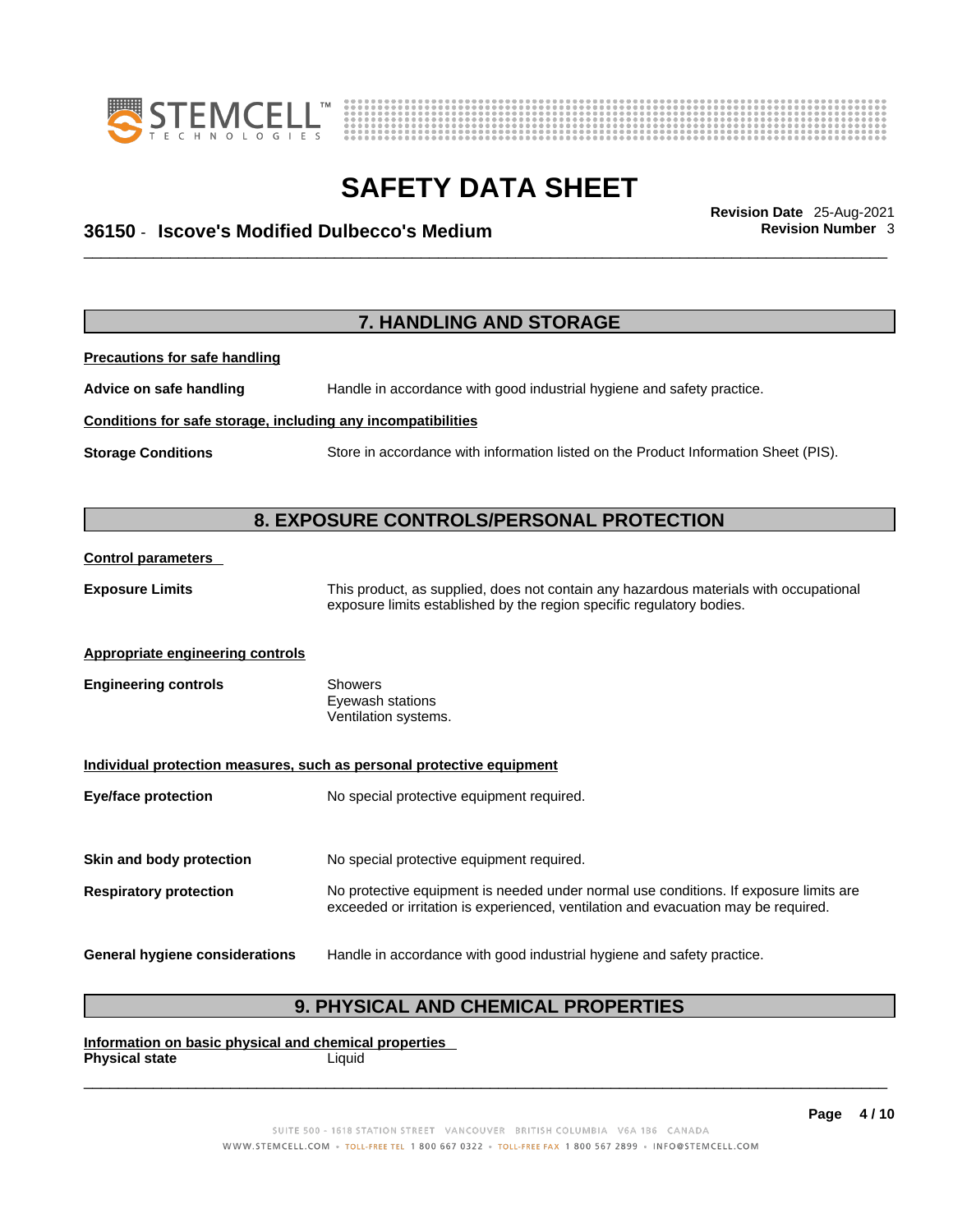



# \_\_\_\_\_\_\_\_\_\_\_\_\_\_\_\_\_\_\_\_\_\_\_\_\_\_\_\_\_\_\_\_\_\_\_\_\_\_\_\_\_\_\_\_\_\_\_\_\_\_\_\_\_\_\_\_\_\_\_\_\_\_\_\_\_\_\_\_\_\_\_\_\_\_\_\_\_\_\_\_\_\_\_\_\_\_\_\_\_\_\_\_\_ **Revision Date** 25-Aug-2021 **36150** - **Iscove's Modified Dulbecco's Medium Revision Number** 3

| Appearance     | Clear             |
|----------------|-------------------|
| Color          | red               |
| Odor           | No data available |
| Odor threshold | No data available |

| <b>Property</b>                  |
|----------------------------------|
| рH                               |
| Melting point / freezing point   |
| Boiling point / boiling range    |
| <b>Flash point</b>               |
| <b>Evaporation rate</b>          |
| Flammability (solid, gas)        |
| <b>Flammability Limit in Air</b> |
| <b>Upper flammability limit:</b> |
| Lower flammability limit:        |
| Vapor pressure                   |
| Vapor density                    |
| <b>Relative density</b>          |
| <b>Water solubility</b>          |
| Solubility in other solvents     |
| <b>Partition coefficient</b>     |
| <b>Autoignition temperature</b>  |
| <b>Decomposition temperature</b> |
| <b>Kinematic viscosity</b>       |
| <b>Dynamic viscosity</b>         |
| <b>Explosive properties</b>      |
| <b>Oxidizing properties</b>      |
|                                  |

**Other Information** 

**PH ANO data available None known**<br>
No data available None known **No data available <br><b>Algebra point No data available None known**<br> **None known Roidata available 1999 Mone known**<br> **Boiling** None known<br> **Roidata available None known No data available Evaporation No data available None known**<br> **Evaporation** None known<br>
None known **No data available No data available Lower flammability limit:** No data available **Vapora Available None known No data available None Known None known None known None known None known None known Vapor density Available** None known<br>
No data available None known **No data available** 

**Explosive properties** No data available **Oxidizing properties** No information available **No data available None known Solution Islam in Solution None known** None known **Partition Partition Coefficient Coefficient Coefficient Coefficient Coefficient Coefficient Coefficient Coefficient Coefficient Coefficient Coefficient Coefficient Coefficient Coefficient C Automische Munder None known**<br> **Automische None known**<br>
None known **No data available** No data available **None known** No data available None known

**Softening point**<br> **Molecular weight**<br> **Molecular weight**<br> **Molecular weight**<br> **Molecular weight No information available Molecular formula** No information available **VOC Content (%)**<br>
Liquid Density<br>
No information available<br>
No information available **No information available Bulk density No information available** 

#### **Property CONSIDERENT VALUES PROPERTY Remarks • Method**

**Flammability Limit in Air** None known

## **10. STABILITY AND REACTIVITY**

| <b>Reactivity</b>                                                       | No information available.                 |
|-------------------------------------------------------------------------|-------------------------------------------|
| <b>Chemical stability</b>                                               | Stable under normal conditions.           |
| <b>Possibility of hazardous reactions</b> None under normal processing. |                                           |
| <b>Conditions to avoid</b>                                              | None known based on information supplied. |
| Incompatible materials                                                  | None known based on information supplied. |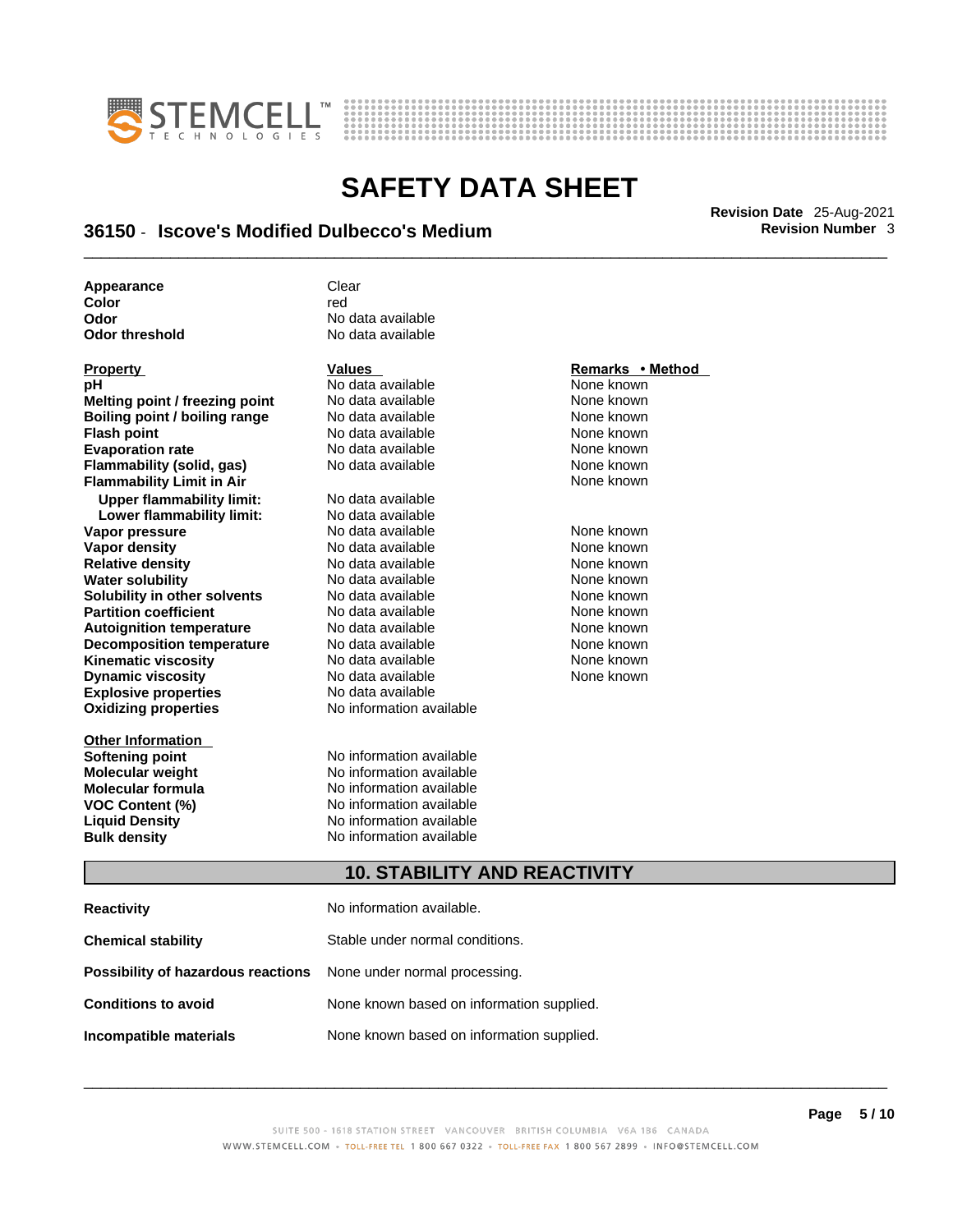



# \_\_\_\_\_\_\_\_\_\_\_\_\_\_\_\_\_\_\_\_\_\_\_\_\_\_\_\_\_\_\_\_\_\_\_\_\_\_\_\_\_\_\_\_\_\_\_\_\_\_\_\_\_\_\_\_\_\_\_\_\_\_\_\_\_\_\_\_\_\_\_\_\_\_\_\_\_\_\_\_\_\_\_\_\_\_\_\_\_\_\_\_\_ **Revision Date** 25-Aug-2021 **36150** - **Iscove's Modified Dulbecco's Medium Revision Number** 3

**Hazardous decomposition products** None known based on information supplied.

## **11. TOXICOLOGICAL INFORMATION**

**Information on likely routes of exposure**

**Product Information**

| <b>Inhalation</b>                                    | Specific test data for the substance or mixture is not available.                                                                                                                                                                                                                                                                                                                                                                                                                                                         |
|------------------------------------------------------|---------------------------------------------------------------------------------------------------------------------------------------------------------------------------------------------------------------------------------------------------------------------------------------------------------------------------------------------------------------------------------------------------------------------------------------------------------------------------------------------------------------------------|
| Eye contact                                          | Specific test data for the substance or mixture is not available.                                                                                                                                                                                                                                                                                                                                                                                                                                                         |
| <b>Skin contact</b>                                  | Specific test data for the substance or mixture is not available.                                                                                                                                                                                                                                                                                                                                                                                                                                                         |
| Ingestion                                            | Specific test data for the substance or mixture is not available.                                                                                                                                                                                                                                                                                                                                                                                                                                                         |
|                                                      | Symptoms related to the physical, chemical and toxicological characteristics                                                                                                                                                                                                                                                                                                                                                                                                                                              |
| <b>Symptoms</b>                                      | No information available.                                                                                                                                                                                                                                                                                                                                                                                                                                                                                                 |
| <b>Numerical measures of toxicity</b>                |                                                                                                                                                                                                                                                                                                                                                                                                                                                                                                                           |
| <b>Acute toxicity</b>                                |                                                                                                                                                                                                                                                                                                                                                                                                                                                                                                                           |
| Unknown acute toxicity<br><b>Product Information</b> | 0 % of the mixture consists of ingredient(s) of unknown toxicity<br>0 % of the mixture consists of ingredient(s) of unknown acute oral toxicity<br>0 % of the mixture consists of ingredient(s) of unknown acute dermal toxicity<br>0 % of the mixture consists of ingredient(s) of unknown acute inhalation toxicity (gas)<br>0 % of the mixture consists of ingredient(s) of unknown acute inhalation toxicity (vapor)<br>0 % of the mixture consists of ingredient(s) of unknown acute inhalation toxicity (dust/mist) |
|                                                      | Delayed and immediate effects as well as chronic effects from short and long-term exposure                                                                                                                                                                                                                                                                                                                                                                                                                                |
| <b>Skin corrosion/irritation</b>                     | No information available.                                                                                                                                                                                                                                                                                                                                                                                                                                                                                                 |
| <b>Product Information</b>                           |                                                                                                                                                                                                                                                                                                                                                                                                                                                                                                                           |
| Serious eye damage/eye irritation                    | No information available.                                                                                                                                                                                                                                                                                                                                                                                                                                                                                                 |
| <b>Product Information</b>                           |                                                                                                                                                                                                                                                                                                                                                                                                                                                                                                                           |
| <b>Respiratory or skin sensitization</b>             | No information available.                                                                                                                                                                                                                                                                                                                                                                                                                                                                                                 |

Product Information

**Germ cell mutagenicity** No information available.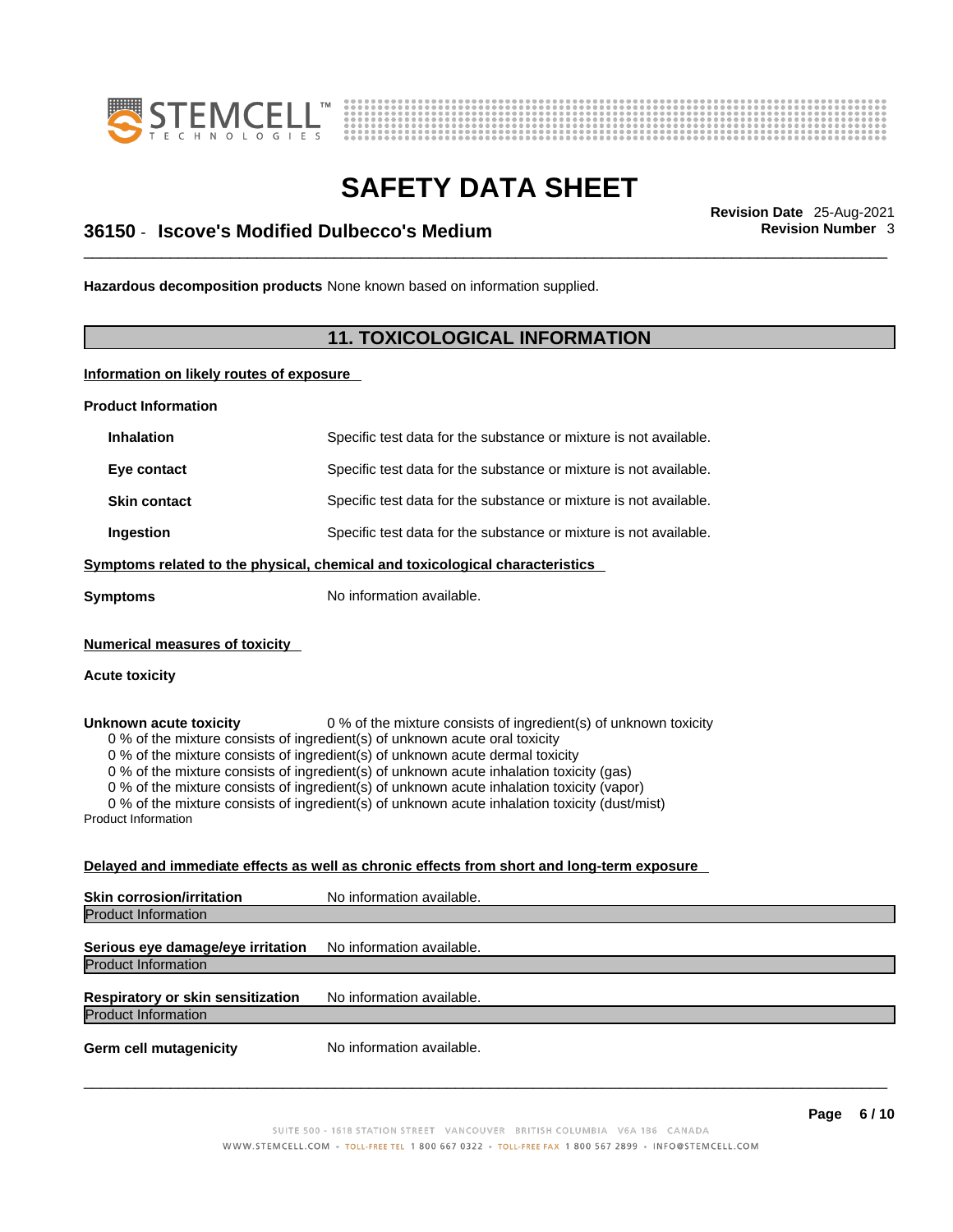



# \_\_\_\_\_\_\_\_\_\_\_\_\_\_\_\_\_\_\_\_\_\_\_\_\_\_\_\_\_\_\_\_\_\_\_\_\_\_\_\_\_\_\_\_\_\_\_\_\_\_\_\_\_\_\_\_\_\_\_\_\_\_\_\_\_\_\_\_\_\_\_\_\_\_\_\_\_\_\_\_\_\_\_\_\_\_\_\_\_\_\_\_\_ **Revision Date** 25-Aug-2021 **36150** - **Iscove's Modified Dulbecco's Medium Revision Number** 3

| Dispose of in accordance with local regulations. Dispose of waste in accordance with |
|--------------------------------------------------------------------------------------|
|                                                                                      |
|                                                                                      |

## **14. TRANSPORT INFORMATION**

DOT Not regulated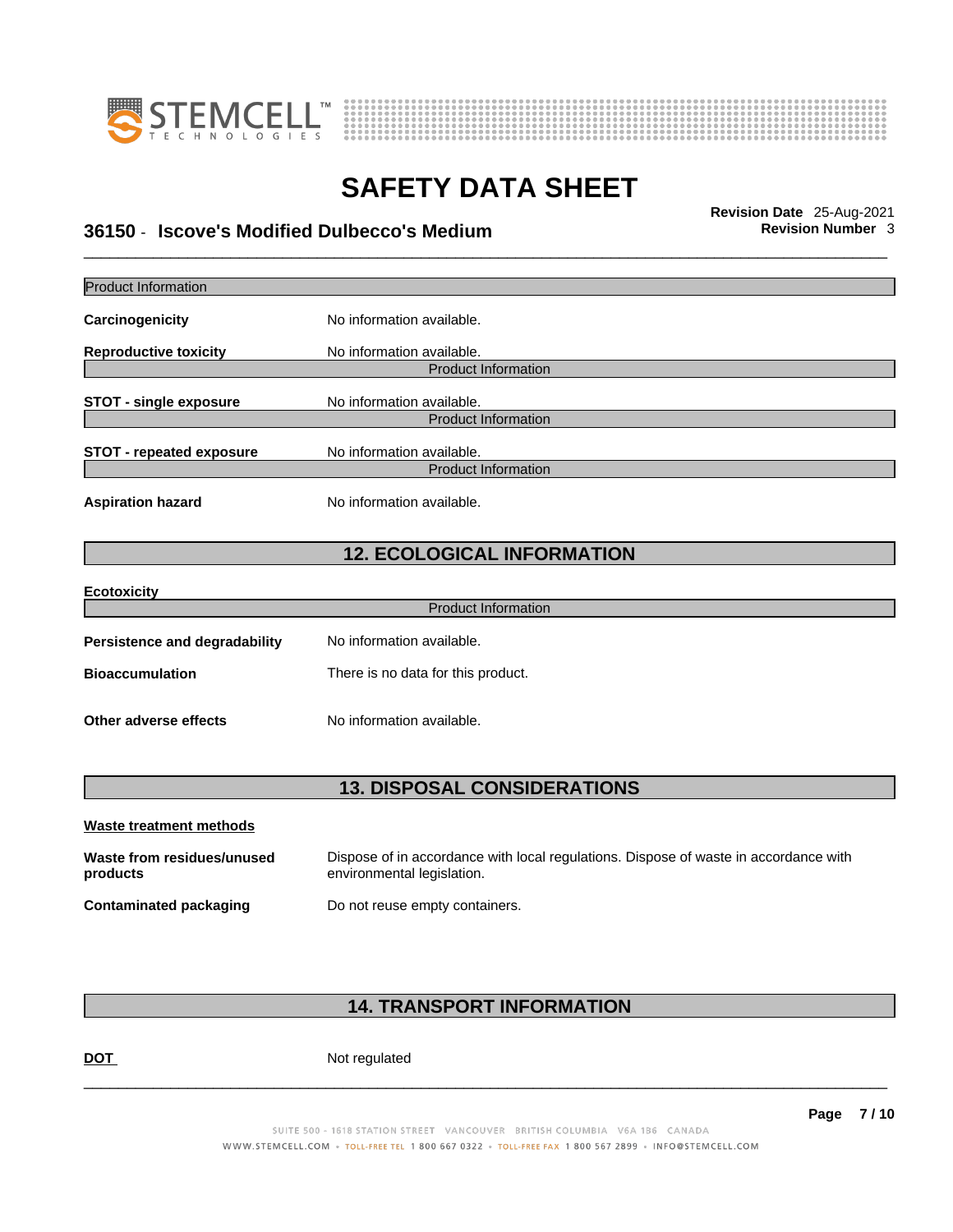



# \_\_\_\_\_\_\_\_\_\_\_\_\_\_\_\_\_\_\_\_\_\_\_\_\_\_\_\_\_\_\_\_\_\_\_\_\_\_\_\_\_\_\_\_\_\_\_\_\_\_\_\_\_\_\_\_\_\_\_\_\_\_\_\_\_\_\_\_\_\_\_\_\_\_\_\_\_\_\_\_\_\_\_\_\_\_\_\_\_\_\_\_\_ **Revision Date** 25-Aug-2021 **36150** - **Iscove's Modified Dulbecco's Medium Revision Number** 3

| TDG         | Not regulated |
|-------------|---------------|
| <b>MEX</b>  | Not regulated |
| ICAO (air)  | Not regulated |
| <b>IATA</b> | Not regulated |
| <b>IMDG</b> | Not regulated |
| <b>RID</b>  | Not regulated |
| <b>ADR</b>  | Not regulated |
| <b>ADN</b>  | Not regulated |
|             |               |

#### **15. REGULATORY INFORMATION**

| <b>International Inventories</b> |                 |  |
|----------------------------------|-----------------|--|
| <b>TSCA</b>                      | Does not comply |  |
| <b>DSL/NDSL</b>                  | Does not comply |  |
| <b>EINECS/ELINCS</b>             | Does not comply |  |
| <b>ENCS</b>                      | Does not comply |  |
| <b>IECSC</b>                     | Does not comply |  |
| <b>KECL</b>                      | Does not comply |  |
| <b>PICCS</b>                     | Does not comply |  |
| <b>AICS</b>                      | Does not comply |  |
|                                  |                 |  |

 **Legend:** 

 **TSCA** - United States Toxic Substances Control Act Section 8(b) Inventory

 **DSL/NDSL** - Canadian Domestic Substances List/Non-Domestic Substances List

 **EINECS/ELINCS** - European Inventory of Existing Chemical Substances/European List of Notified Chemical Substances

 **ENCS** - Japan Existing and New Chemical Substances

 **IECSC** - China Inventory of Existing Chemical Substances

 **KECL** - Korean Existing and Evaluated Chemical Substances

 **PICCS** - Philippines Inventory of Chemicals and Chemical Substances

 **AICS** - Australian Inventory of Chemical Substances

#### **US Federal Regulations**

#### **SARA 313**

Section 313 of Title III of the Superfund Amendments and Reauthorization Act of 1986 (SARA). This product does not contain any chemicals which are subject to the reporting requirements of the Act and Title 40 of the Code of Federal Regulations, Part 372.

| No |  |
|----|--|
| No |  |
|    |  |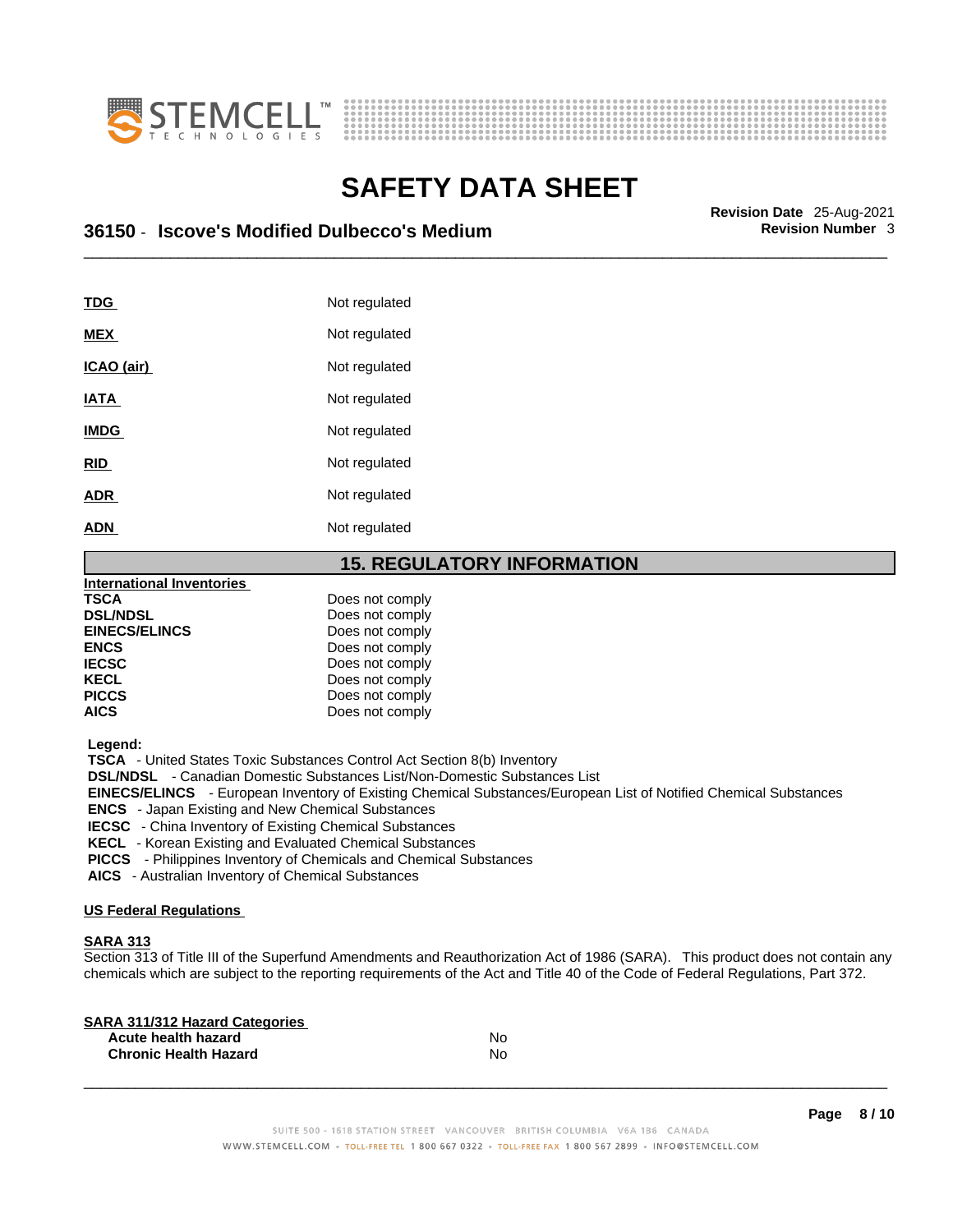



# \_\_\_\_\_\_\_\_\_\_\_\_\_\_\_\_\_\_\_\_\_\_\_\_\_\_\_\_\_\_\_\_\_\_\_\_\_\_\_\_\_\_\_\_\_\_\_\_\_\_\_\_\_\_\_\_\_\_\_\_\_\_\_\_\_\_\_\_\_\_\_\_\_\_\_\_\_\_\_\_\_\_\_\_\_\_\_\_\_\_\_\_\_ **Revision Date** 25-Aug-2021 **36150** - **Iscove's Modified Dulbecco's Medium Revision Number** 3

**Fire hazard** No **Sudden release of pressure hazard** No **Reactive Hazard** No

#### **CWA** (Clean Water Act)

This product does not contain any substances regulated as pollutants pursuant to the Clean Water Act (40 CFR 122.21 and 40 CFR 122.42).

#### **CERCLA**

This material, as supplied, does not contain any substances regulated as hazardous substances under the Comprehensive Environmental Response Compensation and Liability Act (CERCLA) (40 CFR 302) or the Superfund Amendments and Reauthorization Act (SARA) (40 CFR 355). There may be specific reporting requirements at the local, regional, or state level pertaining to releases of this material.

#### **US State Regulations**

#### **California Proposition 65**

This product does not contain any Proposition 65 chemicals.

#### **U.S. State Right-to-Know Regulations**

#### **US State Regulations**

| Chemical name | <b>New Jersey</b> | <b>Massachusetts</b> | Pennsylvania |
|---------------|-------------------|----------------------|--------------|
| Water         |                   |                      |              |
| 7732-18-5     |                   |                      |              |

#### **U.S. EPA Label Information**

**EPA Pesticide Registration Number** Not applicable

#### **16. OTHER INFORMATION, INCLUDING DATE OF PREPARATION OF THE LAST REVISION**

**Prepared By, State Control. STEMCELL Technologies Canada Inc.** Cuality Control. STEMCELL Technologies Canada Inc.

**Revision Date** 25-Aug-2021

**Revision Note** Noinformation available.

**Disclaimer**

The information provided in this Safety Data Sheet is correct to the best of our knowledge, information and belief at the date of its publication. The information given is designed only as a guidance for safe handling, use, processing, storage, transportation, disposal and release and is not to be considered a warranty or quality specification. The information relates only to the specific material designated and may not be valid for such material used in combination with any other